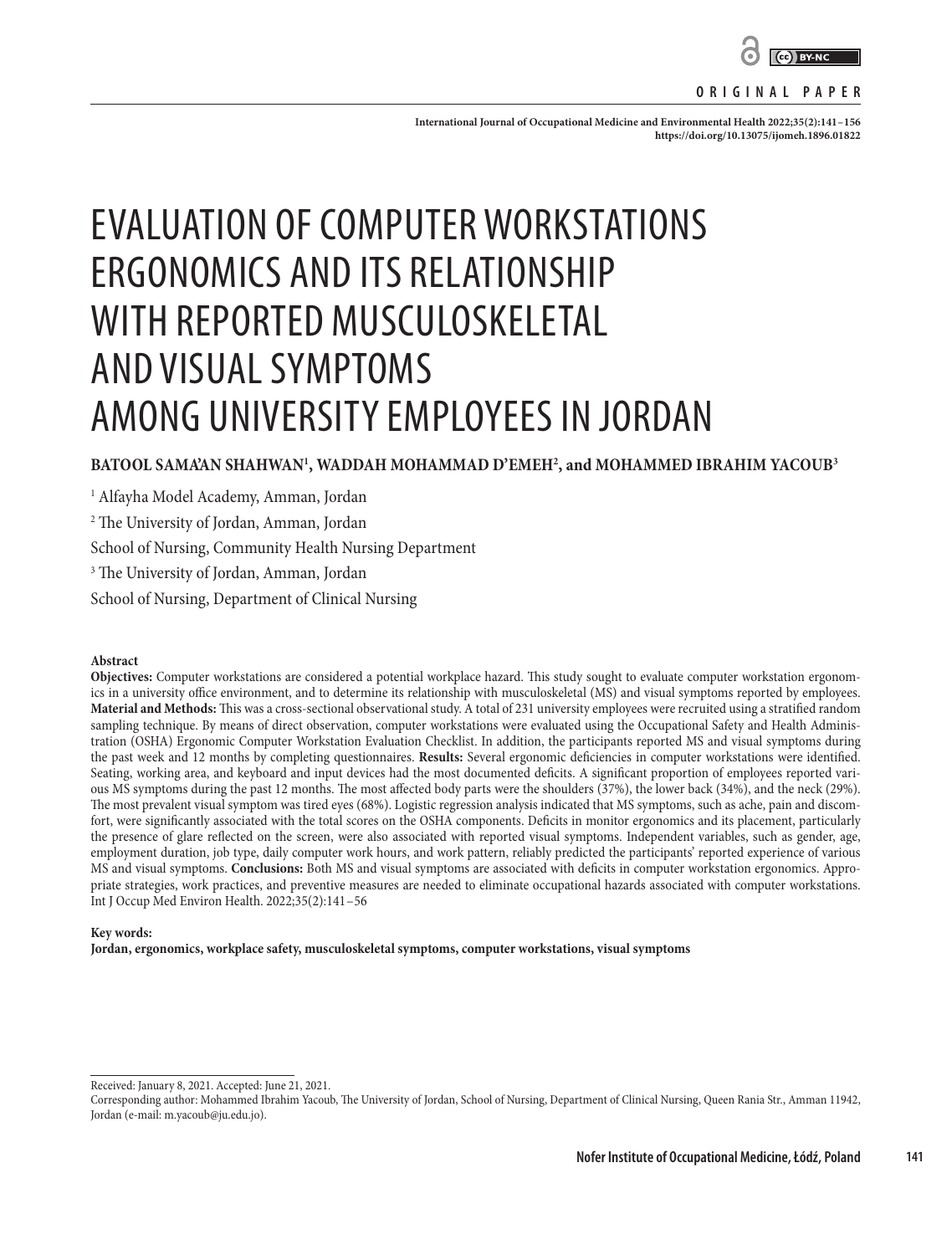# **INTRODUCTION**

The use of computer and visual display terminals (VDTs) is common in many workplaces, particularly in offices. These devices have become an essential part of daily office work due to their positive effects on accuracy, efficiency, and the achievement of desired organizational outcomes. However, the prolonged use of such devices, along with the inappropriate adherence to health and safety requirements of workstations, has been associated with various potential health problems.

Several studies have been conducted to examine ergonomic standards, deficiencies, and human factors in office work environments. Whereas most of these studies have focused on assessing the ergonomic needs of industrial office workers, few studies were designed to specifically report the major ergonomic issues which university employees encounter while working at computer workstations. University teachers were found to suffer from different types of musculoskeletal (MS) disorders, mainly lower back and neck pains. This could be attributed to an inappropriate ergonomic design of workstations [1].

In fact, MS problems in the neck, shoulders, elbows, wrists, and back regions are highly prevalent among computer users. For example, the prevalence rates of pain symptoms in different body parts range 20.3–56.1% [2]. This pain has been associated with various factors, such as input devices or computer mouse time use [3], employment duration, and increased work demand [2]. In addition, a significant correlation exists between work style factors, insufficient work breaks, pain symptoms, and a loss of productivity [4]. Finally, work behaviors are significant predictors of MS symptoms. Working with heightened muscle tension and mental fatigue were significantly associated with MS symptoms [5].

Ergonomic deficiencies in the university computer workstation design included monitor alignment [6], and furniture dimension and anthropometric measurement mismatch [1]. Other identified deficiencies in other settings

included physical design, workstation layout, employment posture, work practices, and training programs. Moreover, the use of unadjustable chairs, bent and unsupported back postures, and office tables for computers were also documented [7].

According to the American Optometric Association, most adult workers (58%) experience digital eye strain or computer vision syndrome from overexposure to computers [8]. Office workers experience somatic visual symptoms, such as tired eyes, dry eyes, and eye discomfort, which are associated with computer-related work and increased work hours [9]. Visual symptoms could be due to problems with equipment, work stations, office environment, and job design or a combination of these factors [10].

An adequate assessment of occupational health problems seems to be helpful in identifying and reducing work-related risk factors, providing an opportunity for early intervention. Furthermore, when workplace demands are fitted appropriately to match the capabilities of workers and accommodate their health needs, a safer and healthier work environment is created to reduce work-related problems among workers [11]. To the best of the authors' knowledge, no published study has assessed ergonomics among VDT users in Jordan, and this study is the first to evaluate computer workstation ergonomics, and MS and visual symptoms among workers in a university office environment. Specifically, this study answered the following research questions:

- What are the computer workstation ergonomics deficiencies?
- What are the variables that predict the participants' reported MS and visual symptoms?

# **MATERIAL AND METHODS**

# **Design**

An observational descriptive cross-sectional study design was used. This design was used to investigate the association between independent variables (gender, age, job type, employment duration, computer workstation-relat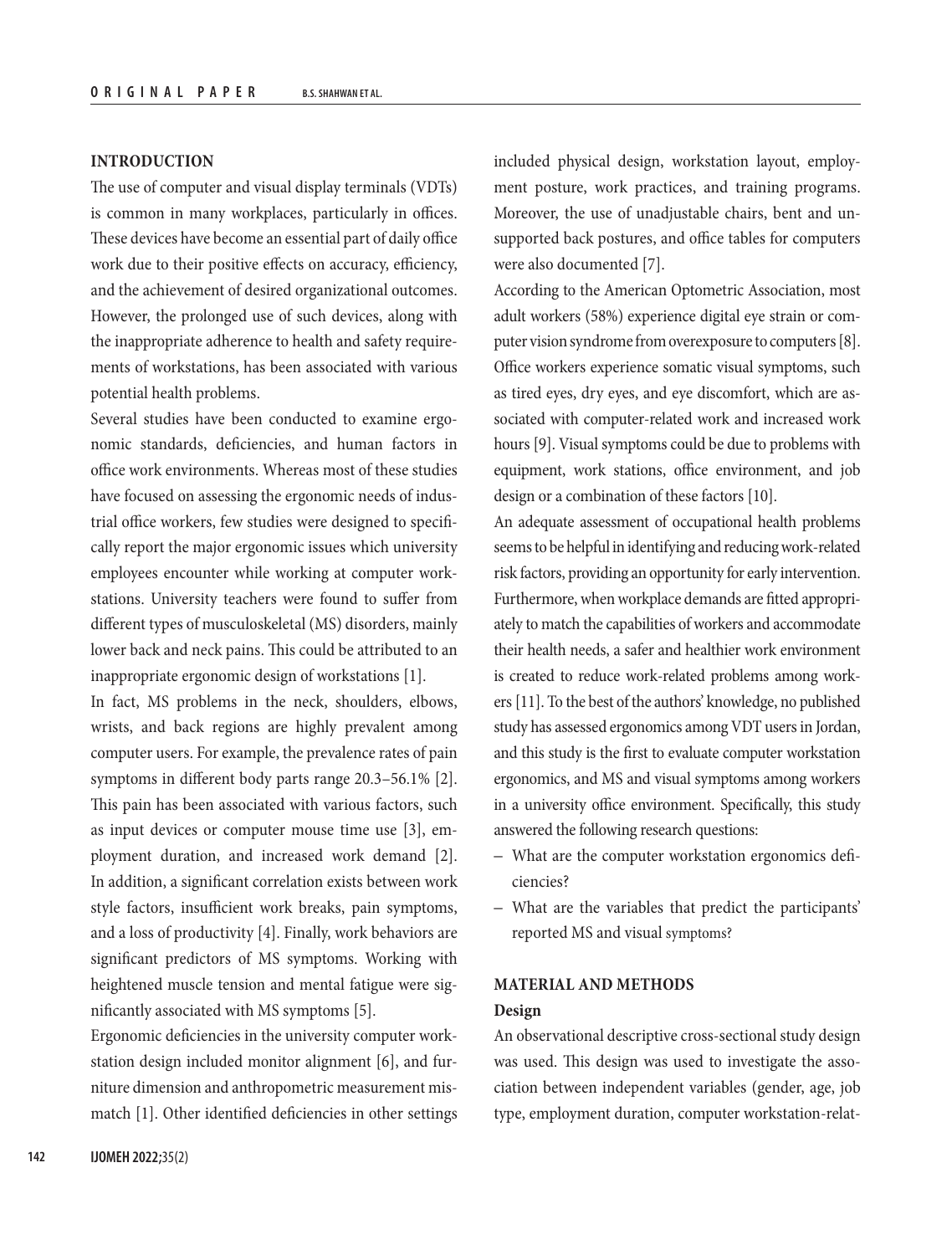ed work pattern [continuous vs. intermittent], number of computer-related work hours per day [in and out of the office], hours spent in a typical week on performing vigorous physical activities) and scores on the Occupational Safety and Health Administration (OSHA) Ergonomic Computer Workstation Evaluation Checklist, as well as deficits in monitor design with its orientation and reported MS and visual symptoms.

# **Setting**

The study was conducted in a large public university in Jordan, where employees work with VDTs as part of their job. Both academic and administrative staff were invited to participate in the study with the following inclusion criteria: age 20–59 years, employment duration of >6 months in the current job, and full-time work status. Additionally, an assessment was made of the participants' medical history of MS conditions causing symptoms, without any existing diagnosis of eye diseases or conditions causing ocular symptoms or affecting the ability to focus clearly on close objects. Exclusion criteria included contact lens use and current pregnancy.

# **Study participants**

Stratified cluster sampling was used in this study. The 2-step sampling process included:

- random cluster selection of faculties and centers at the university,
- random stratified selection from each cluster.

The final study sample included a total of 231 participants (89 academic staff and 142 administrative staff).

# **Instruments**

Four instruments were used for this study:

- a descriptive data questionnaire to collect data on demographics and other work-related data,
- a questionnaire on visual symptoms arising from computer workstation/VDT use [12],
- the *Nordic Musculoskeletal Questionnaire* (NMQ) [13],
- the OSHA Ergonomic Computer Workstation Evaluation Checklist [14].

Nine visual symptoms, including watery eyes, dry eyes, itchy eyes, pain behind the eyes, aching eyes, sore eyes, tired eyes, blurred vision, and double vision, were assessed based on the degree of ocular discomfort experienced by the participants. The symptoms were assessed on a Likert scale ranging from 0 (no symptom) to 3 (severe symptom). Cronbach's α for the 9 visual symptoms was 0.85, which denotes high reliability [12].

To screen MS symptoms, the NMQ was used. The questionnaire has been used in various occupational groups to evaluate MS problems. This questionnaire, which was selfadministered, consists of structured, forced, and binary or multiple choices. The first basic part of the questionnaire assessed the anatomical region of the MS symptoms (neck, shoulders, elbow, wrist, hand, and upper and lower back), as well as an additional classification of symptoms based on the timing of the occurrence within the past 12 months and 7 days. The second part of the questionnaire included additional questions regarding the symptoms for each anatomical region, functional influence, and durability, as well as the MS symptoms during the past 7 days [13]. The validity and reliability of the screening tool were established. The validity was tested by a comparison with the participants' clinical history; the findings revealed that the unmatched results ranged 0–20%. Acceptable psychometric properties for the NMQ in the screening and surveillance of MS problems were reported in previous studies [15].

The OSHA Ergonomic Computer Workstation Evaluation Checklist has been used to evaluate various VDT workstations. It has several ergonomic components, and each one contains multiple items concerning workstations, such as seating, keyboard and input devices, monitor, mobile devices, accessories, and general concepts. Each item on the checklist was answered on a binary basis (yes or no) [14].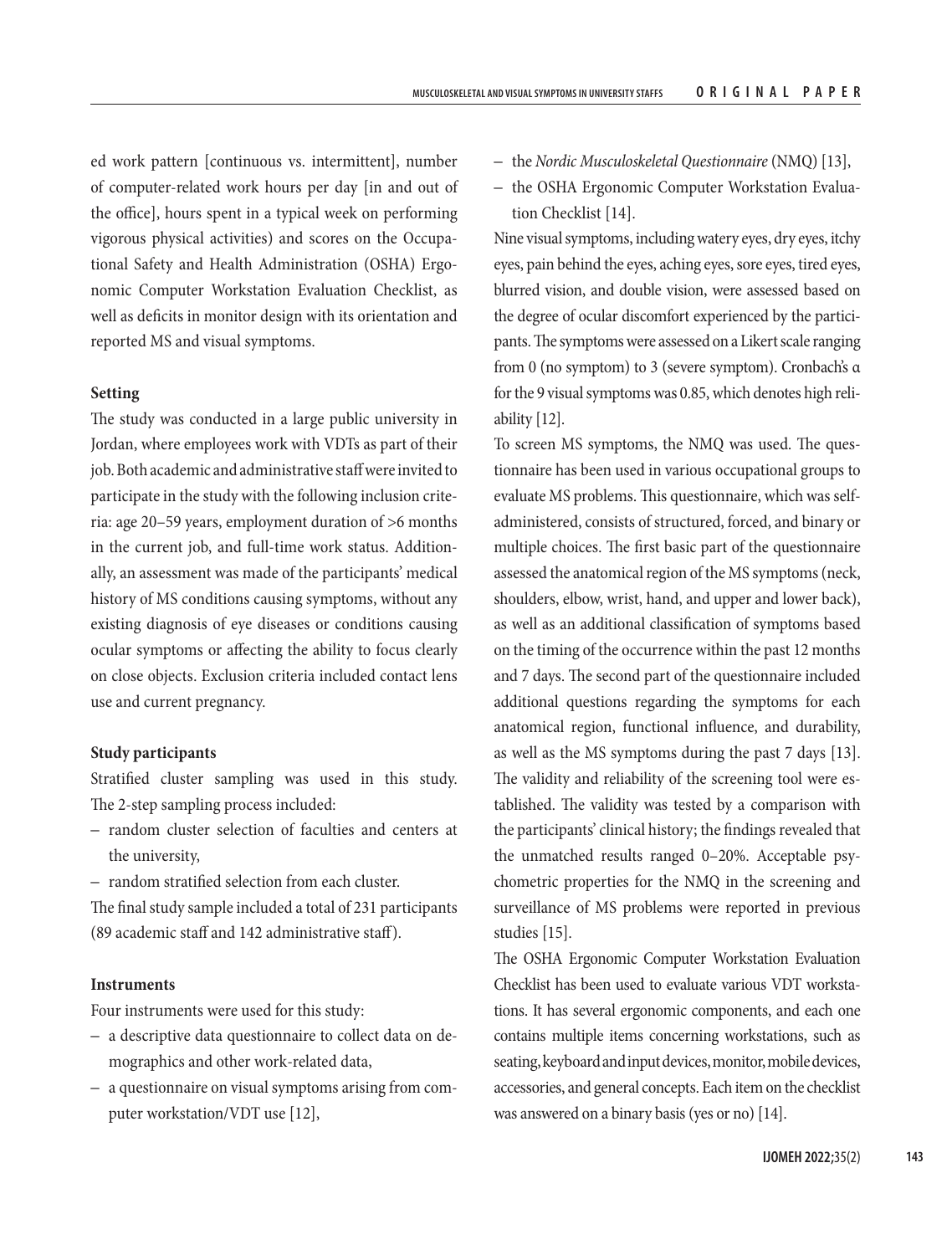# **Ethics**

The study approval was obtained from the university administration and the ethics committee for scientific research (ID: I7-886). Additionally, written informed consent was obtained from each participant. The participants were informed about the voluntary nature of the study and about the fact that they could refuse to participate or withdraw at any time during the study without any consequences. The participants were assured of the confidentiality and anonymity of their data. All data were deidentified.

#### **Pilot study**

A pilot testing of the adapted NMQ was conducted. First, the questionnaire items were independently translated into the Arabic language by 2 certified translators, and a final version was generated based on consensus. Second, 2 other professionals performed a reverse-translation independent of each other. Then, the translated version of the questionnaire was reviewed by a panel of experts. This panel comprised 3 content experts, a specialist in the area of instrument development, and a research expert.

To verify the questionnaire's psychometric properties after translation, copies were distributed to 44 randomly selected full-time university employees. They were asked to complete the NMQ for the second time after 1 week of the first administration. This sample of employees was not included in the main study. The estimated agreement between the identified MS symptoms for different body parts was assessed to ensure test-retest reliability. The calculated κ correlation coefficient was excellent, ranging 0.83–0.96. The calculated Cronbach's α coefficient for internal consistency on all items of the questionnaire was 0.87.

#### **Data collection procedure**

Data collection proceeded after ethical approval was obtained. The researcher obtained an appointment via e-mail or phone call, and approached each selected par-

ticipant personally in his/her workplace. The participants provided written informed consent, and completed the descriptive data questionnaire, the questionnaire on visual symptoms arising from computer workstation/ VDT use, and NMQ. An appointment was made to observe each participant on a usual working day to complete the OSHA Ergonomic Computer Workstation Evaluation Checklist. One of the researchers was available for any clarification or question. Each participant completed the questionnaires in approx. 30–40 min.

#### **Statistical analysis**

Data were analyzed using IBM SPSS Statistics for Windows v. 20.0. Descriptive statistics were analyzed to describe the participants' demographics, which included gender, job type, employment duration, the educational level, the computer workstation-related work pattern (continuous vs. intermittent), and the number of computer-related work hours per day. Each item on the OSHA checklist had 2 possible outcomes  $(0 - no$  and  $1 - yes)$ . The total score for each ergonomics component of the checklist was scored by summing the points of items within each component that received a "yes" response. The study outcome (dependent variables) of the presence of MS or visual symptoms in the past 12 months of work was dummy-coded. Binary logistic regression was used to assess variables, and to reliably predict MS and visual symptoms among university employees. Statistical significance was determined by a  $p < 0.05$ .

# **RESULTS**

# **Sample description**

The total sample size was 231 participants with a 92% response rate. Most participants were female (65.8%,  $N = 152$ ), administrative staff (61%,  $N = 142$ ), worked on the computer for  $3-5$  h/day (40.7%, N = 94). Over half (54.1%) of the participants had a continuous computer workstation-related work pattern. Only 26 (11.3%) of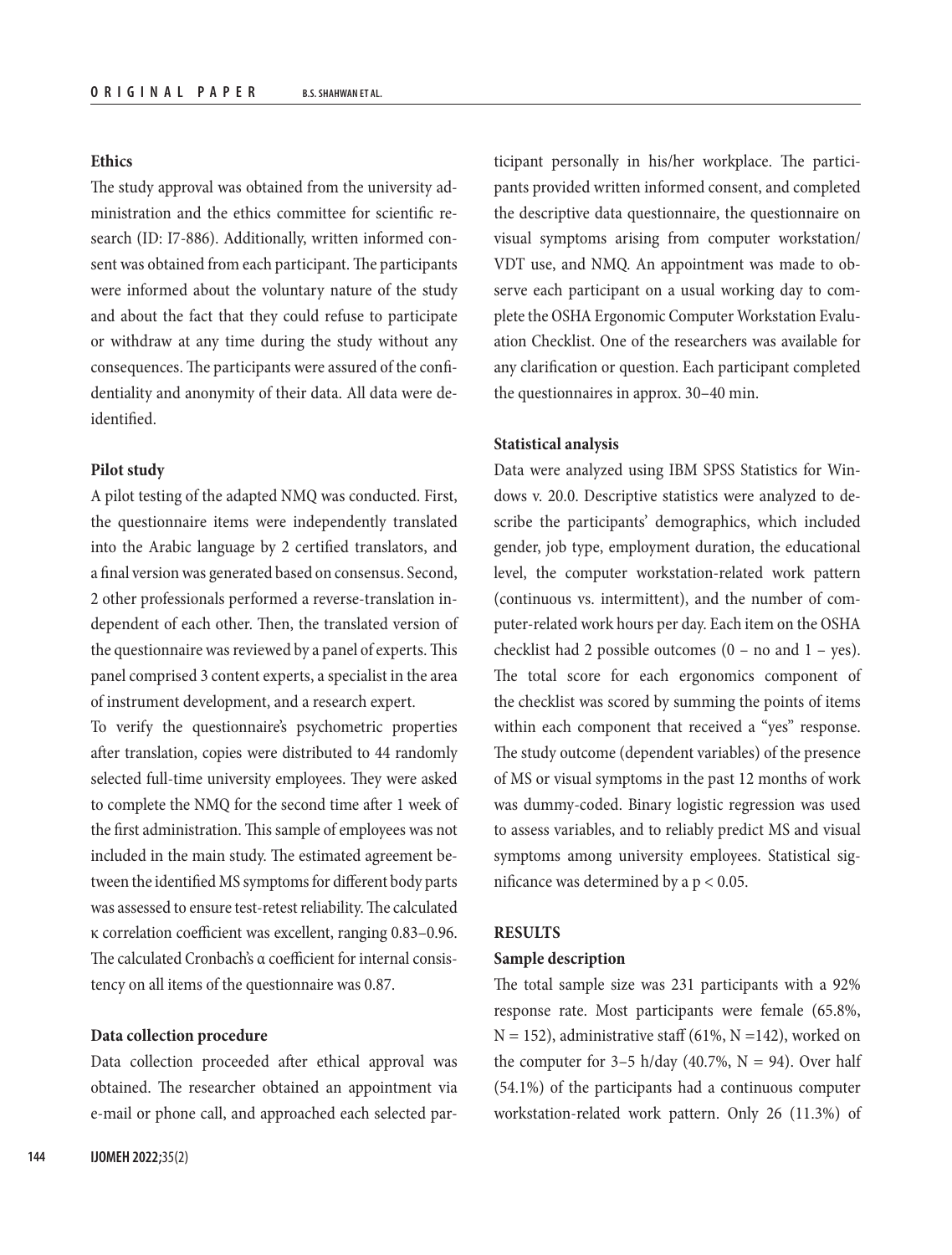| Variable                                     |     | Participants<br>$(N = 231)$ |
|----------------------------------------------|-----|-----------------------------|
|                                              | n   | %                           |
| Gender                                       |     |                             |
| female                                       | 152 | 65.8                        |
| male                                         | 79  | 34.2                        |
| Age                                          |     |                             |
| $20 - 29$ years                              | 46  | 19.9                        |
| $30 - 39$ years                              | 93  | 40.3                        |
| 40-49 years                                  | 54  | 23.4                        |
| $50 - 59$ years                              | 38  | 16.5                        |
| Job type                                     |     |                             |
| academic                                     | 89  | 38.5                        |
| administrative                               | 142 | 61.5                        |
| <b>Employment duration</b>                   |     |                             |
| $1-5$ years                                  | 59  | 25.5                        |
| $6 - 10$ years                               | 84  | 36.4                        |
| $11-15$ years                                | 52  | 22.5                        |
| $\geq$ 16 years                              | 36  | 15.6                        |
| Level of education                           |     |                             |
| secondary                                    | 3   | 1.3                         |
| diploma                                      | 57  | 24.7                        |
| bachelor                                     | 79  | 34.2                        |
| master                                       | 39  | 16.9                        |
| doctor                                       | 53  | 22.9                        |
| Computer workstation-related<br>work pattern |     |                             |
| intermittent                                 | 106 | 45.9                        |
| continuous                                   | 125 | 54.1                        |
| Computer-related work                        |     |                             |
| in the office                                |     |                             |
| $<$ 1 $h$ /day                               | 25  | 10.8                        |
| $1-2 h/day$                                  | 38  | 16.5                        |
| $3-5$ h/day                                  | 94  | 40.7                        |
| $>5$ h/day                                   | 74  | 32.0                        |
| out of the office                            |     |                             |
| $<$ 1 $h$ /day                               | 76  | 32.9                        |

| <b>Table 1.</b> Characteristics of the university emplovees          |
|----------------------------------------------------------------------|
| involved in the study on evaluating computer workstation ergonomics, |
| Jordan, September 2019—January 2020                                  |

| Variable                                    |     | Participants<br>$(N = 231)$ |
|---------------------------------------------|-----|-----------------------------|
|                                             | n   | %                           |
| $1-3 h/day$                                 | 95  | 41.1                        |
| $>3$ h/day                                  | 60  | 26.0                        |
| Type of light(s)                            |     |                             |
| general lightening in the room<br>(ceiling) | 205 | 88.7                        |
| over the office lightening                  | 26  | 11.3                        |
| over task lightening                        | 0   | 0.00                        |
| Office light intensity                      |     |                             |
| very bright                                 | 37  | 16.0                        |
| moderate brightness                         | 185 | 80.1                        |
| mild brightness                             | 9   | 3.9                         |
| Screen glare                                |     |                             |
| yes                                         | 159 | 68.8                        |
| no                                          | 72  | 31.2                        |

the participants used "over the office" lighting, whereas the rest used general room lighting (ceiling light) (88.7%). None of the participants used "over task" lighting. Descriptive statistics are presented in Table 1.

# **Computer workstation ergonomic deficiencies**

Most ergonomic workstation deficiency hazards in this study were related to seating, working area, keyboard and input devices, and monitors. Table 2 illustrates the most commonly assessed ergonomic deficiencies. In general, administrative employees had more deficiencies in the working stations, seating, and working posture than academic staff whereas academic staff had more keyboard and input device-related deficiencies.

# **MS symptoms**

The participants reported MS symptoms for the past 12 months and 7 days. For the 12-month period, most MS symptoms were reported in the shoulders (32.0%). Figure 1 shows the proportion of reported MS symptoms at different anatomical regions.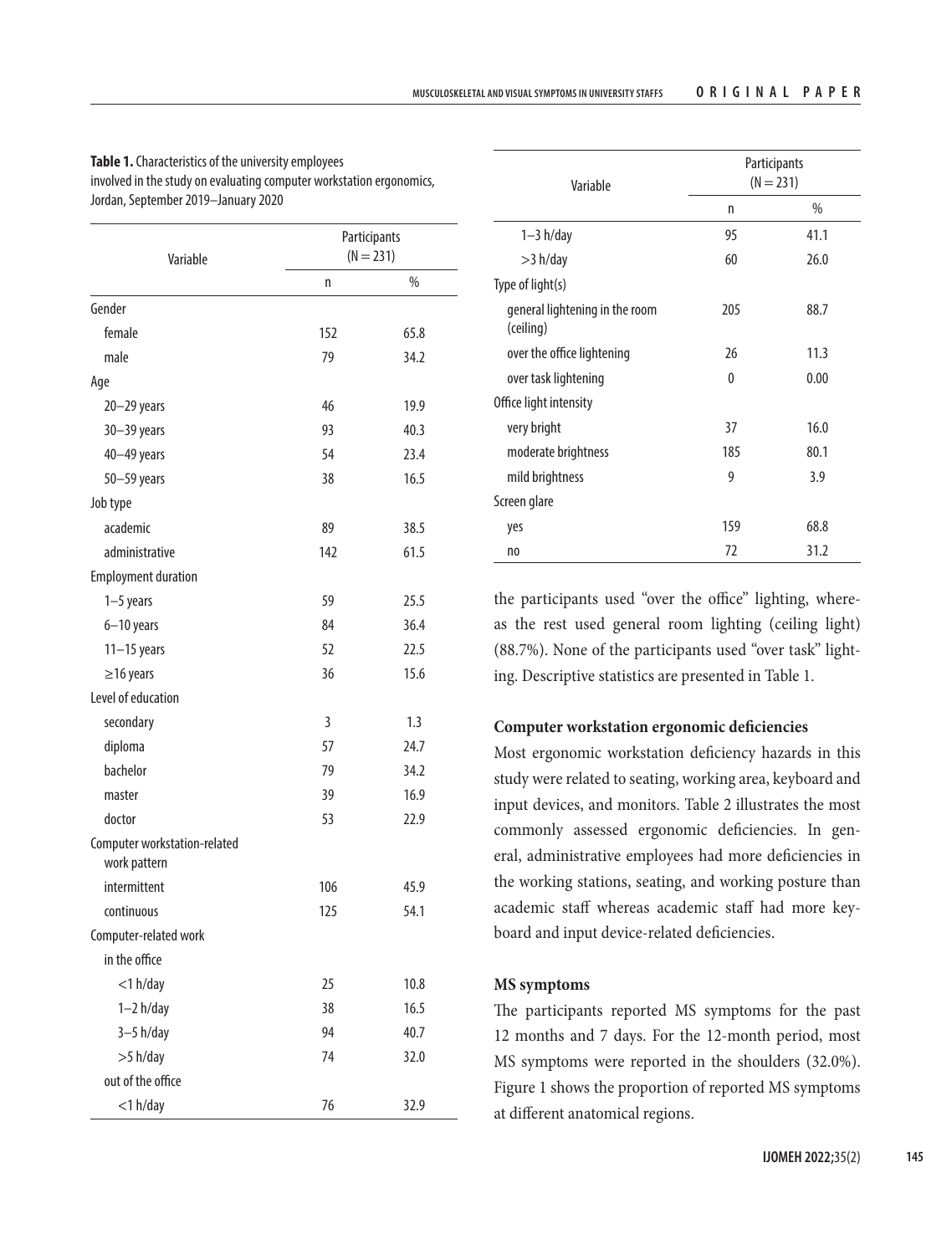#### **Visual symptoms**

One hundred and sixty-six (71.9%) participants reported that they had  $\geq$ 1 visual symptom. The most severe visual symptoms reported by the participants were tired eyes (11%), dry eyes (8%), and itchy eyes (7%). Table 3 presents data on the frequencies of visual symptoms according to the severity level experienced by the participants.

# **Relationship between computer workstation ergonomics and MS symptoms**

Table 4 shows the results of logistic regression analysis investigating the associations between OHSA checklist ergonomics components and reported MS symptoms in different anatomical regions. Generally, a higher total score on the checklist components seems to have a "protective" effect, with regard to the experience of MS symptoms. As illustrated in Table 4, a significant association existed between workstations and accessories, and reported symptoms in the neck, shoulders, hands/wrists, and upper and lower back ( $p < 0.05$ ). Likewise, the total score on the general ergonomic concept on the OSHA checklist was significantly related to reported symptoms in the previous anatomical regions, except for the lower back. The likelihood of experiencing wrist/hand symptoms was positively associated with a lower score on keyboard/input device items ( $p < 0.05$ ).

# **Relationship between monitor ergonomics and visual symptoms**

The experience of most commonly reported visual symptoms (tired eyes, itchy eyes, and teary eyes) had a statistically significant association with monitor ergonomic deficiencies. The findings indicate that the presence of a glare from windows or lights and inappropriate monitor screen distance are significant predictors of reported tired eyes, itchy eyes, and teary eyes ( $p < 0.05$ ). Additionally, an insufficient adjustment of the screen was found to be associated with higher odds of experiencing itchy eyes  $(p < 0.05)$  (Table 5).

# **Relationship between individual variables and symptoms**

#### Musculoskeletal symptoms

The predictor variables for the development of MS symptoms among university employees in this study were gender, job type, age, employment duration, daily computer-related work hours (in/out of the office), work pattern, and hours spent during a week on performing vigorous physical activities. The analyses of the variables that reliably predict those participants having any MS symptoms do not indicate that the predictors model provides more statistically significant improvement than the constant-only model ( $\chi^2 = 80.48$ , df = 8, N = 231,  $p < 0.001$ ).

According to Table 6, gender is a statistically significant predictor of MS symptoms reported in the neck, shoulders, hands/wrists, and upper and lower back. For instance, male employees seemed to be approx. 2.5 times less likely to develop MS symptoms in the neck  $(OR =$ 0.42) and the lower back (OR =  $0.40$ ) than their female counterparts. Employment duration of 11–15 years was associated with higher odds of experiencing neck symptoms. An employee who had been working for 11–15 years seemed to be 2 times more likely to experience neck pain. Moreover, employment duration of ≥16 years was associated with higher odds of experiencing neck, shoulder, hands/wrists, and upper and lower back symptoms. Employees with ≥16 years of work experience were approx. 3 times more likely than employees with shorter employment duration to experience MS symptoms.

The increased odds ratio indicates that when all the other predictors remain constant, those university employees who had been working continuously were approx. 2 times more likely to develop MS symptoms in the neck, shoulders, hands and wrists than those who had been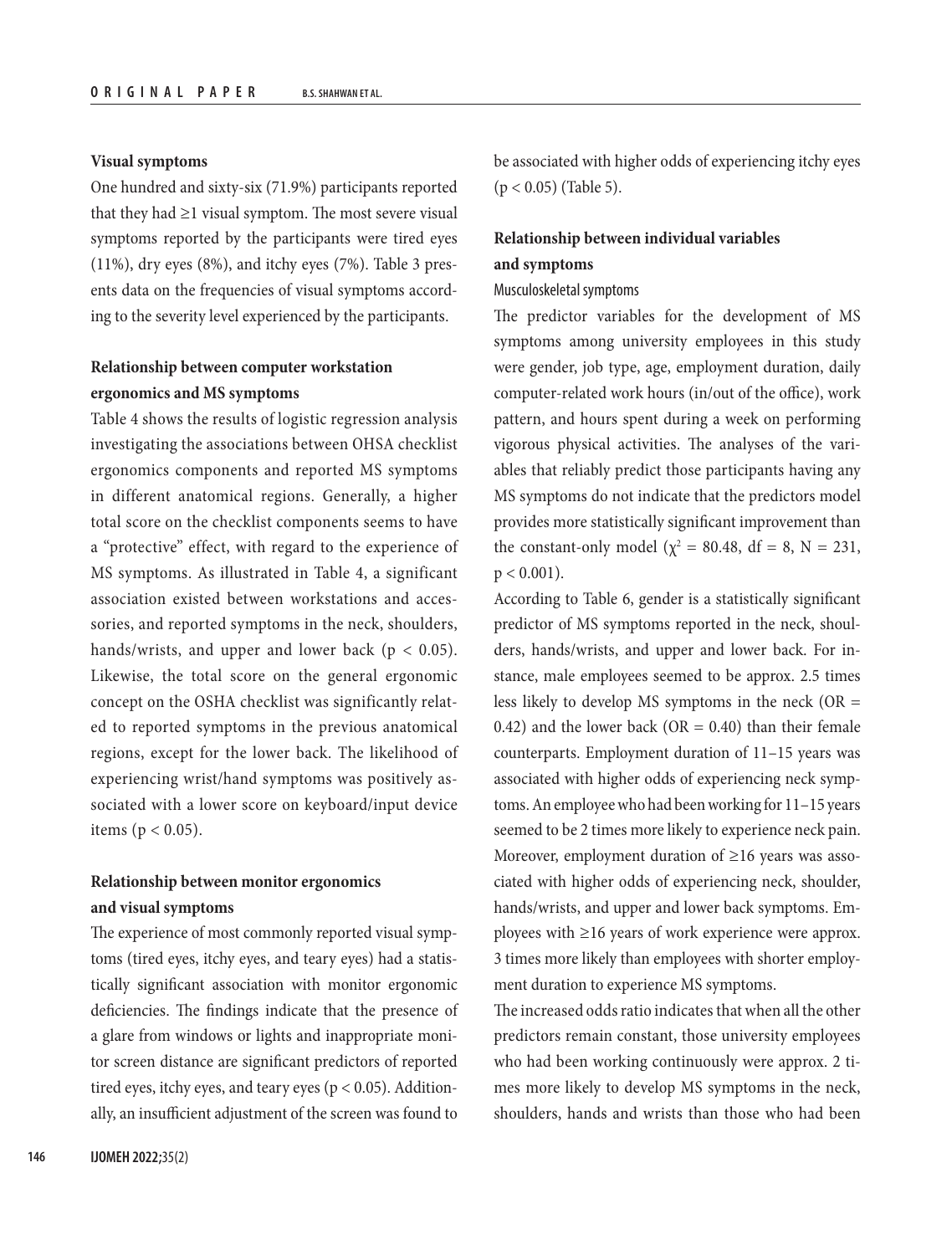| Table 2. The highest assessed computer workstation ergonomic deficiencies using the OSHA Ergonomic Computer Workstation Evaluation Checklist [14] |
|---------------------------------------------------------------------------------------------------------------------------------------------------|
| for the university employees involved in the study on evaluating computer workstation ergonomics, Jordan, September 2019—January 2020             |

|                                                                                                                                                   |     | Participants |
|---------------------------------------------------------------------------------------------------------------------------------------------------|-----|--------------|
| Ergonomic deficiency                                                                                                                              |     | $(N = 231)$  |
| Workstation                                                                                                                                       | n   | $\%$         |
| the thighs are not parallel to the floor and the lower legs are not perpendicular to the floor                                                    | 171 | 74.0         |
| the feet do not rest on the floor nor are they supported by a stable footrest                                                                     | 170 | 73.9         |
|                                                                                                                                                   | 121 | 52.3         |
| insufficient places (trapped thighs)                                                                                                              |     |              |
| the legs and the feet do not have sufficient space                                                                                                | 119 | 51.5         |
| insufficient forward clearance for the legs and the feet                                                                                          | 119 | 51.5         |
| the head and the neck are not in an upright position                                                                                              | 40  | 17.3         |
| the trunk is not perpendicular to the floor                                                                                                       | 40  | 17.3         |
| the shoulders and the upper arms are not relaxed (elevated or stretched)                                                                          | 26  | 11.2         |
| the upper arm and the elbows are not close to the body (extended outward)                                                                         | 25  | 10.8         |
| the wrists and the hands are not straight (bent up/down or sideways to the little fingers)                                                        | 24  | 10.4         |
| the forearms, wrists and hands are not straight in line                                                                                           | 21  | 9.0          |
| Seating                                                                                                                                           |     |              |
| the seat has no cushioning and is not rounded                                                                                                     | 168 | 72.7         |
| the seat width and depth are not accommodated to the worker's size                                                                                | 155 | 67.1         |
| the seat front presses against the back of the knee and the lower legs                                                                            | 147 | 63.6         |
| the backrest does not support the lower back                                                                                                      | 136 | 58.9         |
| Keyboard and input devices                                                                                                                        |     |              |
| the input devices are not easily activated (size and shape hand fits)                                                                             | 180 | 77.9         |
| the wrists and the hands are rested on sharp or hard edges                                                                                        | 92  | 39.8         |
| Accessories                                                                                                                                       |     |              |
| the telephone cannot be used with the head upright (not bent) and the shoulders relaxed (not elevated)<br>if computer tasks done at the same time | 190 | 82.3         |
| the telephone is not positioned close to the work to avoid excessive reaches generally, within 45-50 cm                                           | 182 | 78.8         |
| General ergonomics                                                                                                                                |     |              |
| insufficient adjustability of the workstation and equipment                                                                                       | 154 | 66.7         |
| inadequate maintenance for computer workstations                                                                                                  | 49  | 21.2         |
| computer tasks are not organized in a way that allows workers to take a break                                                                     | 45  | 19.5         |
| Monitor                                                                                                                                           |     |              |
| light reflection from the screen to the user's eyes                                                                                               | 153 | 66.2         |
| the top of the screen is not at the eye level                                                                                                     | 149 | 64.5         |
| the monitor is not directly in front of the user, so the user needs to twist his/her head and trunk                                               | 67  | 29.0         |
| the monitor distance does not allow the user to read without leaning his/her head, neck or trunk forward or backward                              | 55  | 23.8         |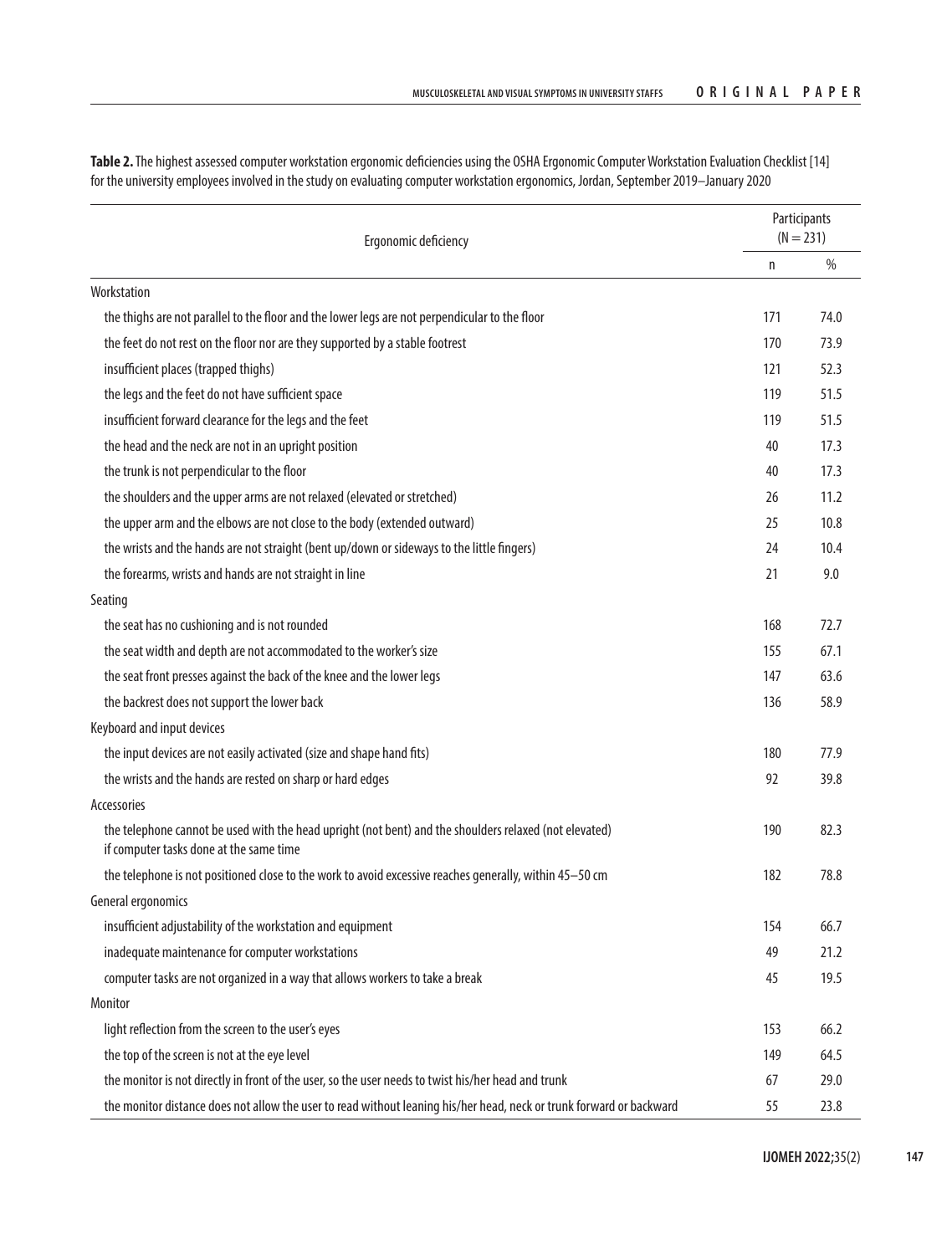

**Figure 1.** The musculoskeletal symptoms reported by 231 university employees involved in the study on evaluating computer workstation ergonomics, Jordan, September 2019–January 2020

working intermittently. The odds ratio for the job type suggests that an administrative employee is 2 times more likely to experience neck symptoms, and 3 times more likely to experience lower back symptoms, than an academic employee. Likewise, university employees aged 50–59 years have an increased risk of MS symptoms in the neck, shoulders, hands/wrists, and upper and lower back. Moreover, the odds of experiencing MS symptoms, as compared to no symptoms, were increased among those employees who had been working on computer workstations at the office for >5 h/day. For instance, they were 4 times more likely to experience neck and hand/wrist symptoms, and 5 times more likely to experience lower back symptoms. Likewise, the employees who had been working on computer workstations outside the office for 1–3 h were more likely to develop hand/wrist and lower back symptoms. Moreover, the time spent working on a computer outside the office, reaching >3 h/day, was significantly associated with an increased risk of having all MS symptoms, except for upper back pain.

**Table 3.** The visual symptoms reported by 231 university employees involved in the study on evaluating computer workstation ergonomics, Jordan, September 2019–January 2020

| Visual symptom       |             |               | Participants<br>$(N = 231)$<br>[n (%)] |                 |
|----------------------|-------------|---------------|----------------------------------------|-----------------|
|                      | no symptoms | mild symptoms | moderate symptoms                      | severe symptoms |
| Teary eyes           | 110(47.6)   | 84 (36.4)     | 25(13)                                 | 8(3.5)          |
| Dry eyes             | 114 (49.4)  | 65(28.1)      | 33(14.3)                               | 19(8.2)         |
| Itchy eyes           | 93 (40.3)   | 83 (35.9)     | 40 (17.3)                              | 15(6.5)         |
| Pain behind the eyes | 138 (59.7)  | 49 (21.2)     | 34(14.7)                               | 10(4.3)         |
| Pain in the eyes     | 116(50.2)   | 60(26.0)      | 47 (20.3)                              | 8(3.5)          |
| Sore eyes            | 173 (74.9)  | 34(14.7)      | 18(7.8)                                | 6(2.6)          |
| <b>Tired eyes</b>    | 66(28.2)    | 75 (32.5)     | 66 (28.6)                              | 24(10.4)        |
| Unclear vision       | 117(50.6)   | 62(26.8)      | 40(17.3)                               | 12(5.2)         |
| Double vision        | 175 (75.8)  | 30(13.0)      | 20(8.7)                                | 6(2.6)          |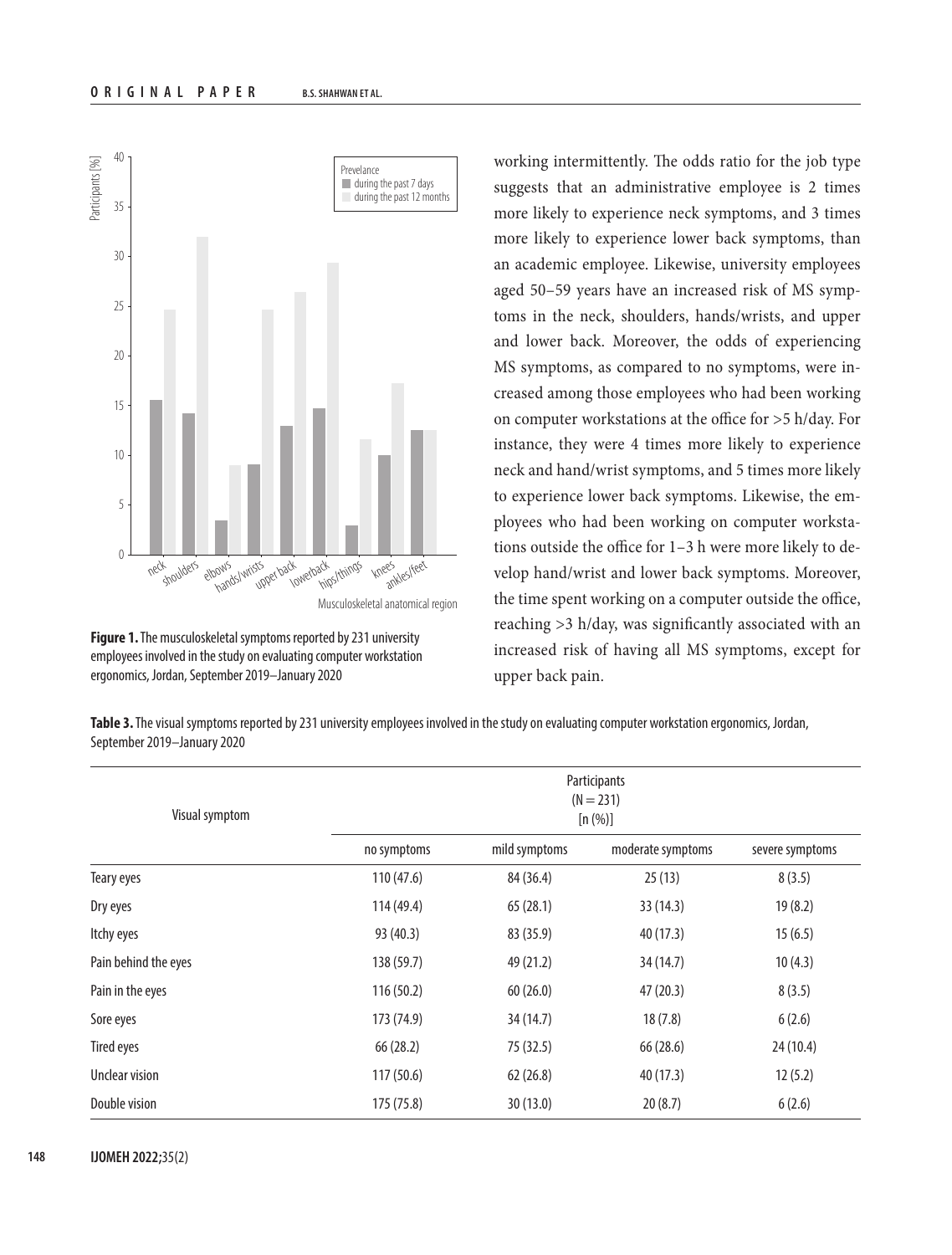|                       |                |               |           |               |           | Logistic regression for musculoskeletal anatomical region |         |               |           |               |
|-----------------------|----------------|---------------|-----------|---------------|-----------|-----------------------------------------------------------|---------|---------------|-----------|---------------|
| Variable              |                | neck          |           | shoulders     |           | hands/wrists                                              |         | upper back    |           | lower back    |
|                       | 0 <sub>R</sub> | 95% CI        | 0R        | 95% CI        | 0R        | 95% CI                                                    | 0R      | 95% CI        | 0R        | 95% CI        |
| Workstations          | $0.85***$      | $0.76 - 0.95$ | $0.88*$   | $0.78 - 0.98$ | $0.83***$ | $0.74 - 0.94$                                             | $0.87*$ | $0.77 - 0.98$ | $0.81***$ | $0.73 - 0.91$ |
| Seating               | 0.96           | $0.82 - 1.14$ | 0.85      | $0.71 - 1.01$ | 0.97      | $0.75 - 1.09$                                             | $0.82*$ | $0.70 - 0.97$ | $0.80*$   | $0.69 - 0.95$ |
| Keyboard/input device | 0.84           | $0.86 - 1.04$ | 0.92      | $0.76 - 1.12$ | $0.72***$ | $0.59 - 0.89$                                             | 0.96    | $0.79 - 1.17$ | 0.99      | $0.83 - 1.19$ |
| Monitor               | $0.79*$        | $0.65 - 0.95$ | $0.83*$   | $0.68 - 0.98$ | 0.97      | $0.80 - 1.18$                                             | 0.86    | $0.71 - 1.04$ | 0.97      | $0.82 - 1.16$ |
| Accessories           | $0.81*$        | $0.67 - 0.99$ | $0.76***$ | $0.62 - 0.93$ | $0.72***$ | 0.560.91                                                  | $0.77*$ | $0.62 - 0.97$ | $0.78*$   | $0.65 - 0.95$ |
| General ergonomics    | $0.78*$        | $0.62 - 0.96$ | $0.70*$   | $0.55 - 0.90$ | $0.70***$ | $0.54 - 0.92$                                             | $0.77*$ | $0.59 - 0.96$ | 0.89      | $0.71 - 1.13$ |

**Table 4.** The summary of logistic regression analysis for the total scores on the OSHA Ergonomic Computer Workstation Evaluation Checklist and reported musculoskeletal symptoms among university employees (N = 231), Jordan, September 2019–January 2020

\* p < 0.05; \*\* p < 0.01; \*\*\* p < 0.001.

**Table 5.** Logistic regression results for the most commonly reported visual symptoms and monitor ergonomics among university employees ( $N = 231$ ), Jordan, September 2019–January 2020

|                                                                                                                                    |                |               |           | Logistic regression for visual symptom |         |               |
|------------------------------------------------------------------------------------------------------------------------------------|----------------|---------------|-----------|----------------------------------------|---------|---------------|
| Monitor ergonomics/placement                                                                                                       |                | tired eyes    |           | itchy eyes                             |         | teary eyes    |
|                                                                                                                                    | 0 <sub>R</sub> | 95% CI        | 0R        | 95% CI                                 | 0R      | 95% CI        |
| Glare (from windows, lights) is not reflected on the screen                                                                        |                |               |           |                                        |         |               |
| yes                                                                                                                                |                |               |           |                                        |         |               |
| no                                                                                                                                 | $4.36***$      | $2.27 - 8.45$ | $2.71***$ | $1.46 - 5.03$                          | $2.10*$ | $1.17 - 3.67$ |
| The top of the screen is at or below the eye level so the user can read it<br>without bending his/her head or neck down/back       |                |               |           |                                        |         |               |
| yes                                                                                                                                |                |               |           |                                        |         |               |
| n <sub>0</sub>                                                                                                                     | 1.84           | $0.79 - 4.3$  | $2.87*$   | $1.29 - 6.39$                          | 1.51    | $0.77 - 2.95$ |
| Monitor position is directly in front of the user, so the user does not have<br>to twist his/her head or neck                      |                |               |           |                                        |         |               |
| yes                                                                                                                                |                |               | 1         |                                        |         |               |
| n <sub>0</sub>                                                                                                                     | 1.45           | $0.53 - 3.91$ | 1.32      | $0.56 - 3.14$                          | 1.30    | $0.60 - 2.85$ |
| Monitor distance (generally arm length) allows the user to read without<br>leaning his/her head, neck or trunk forward or backward |                |               |           |                                        |         |               |
| yes                                                                                                                                | 1              |               | 1         |                                        |         |               |
| no                                                                                                                                 | $3.88***$      | $1.4 - 10.5$  | $5.12***$ | $2.28 - 8.68$                          | $2.37*$ | $1.05 - 5.37$ |

 $*$  p < 0.05; \*\* p < 0.01; \*\*\* p < 0.001.

The likelihood of experiencing neck, shoulder, and upper and lower back pain was positively associated with increased hours of performing vigorous physical activity. The participants who performed vigorous physical activities for >6 h/week were approx. 3 times more likely to experience shoulder and neck pain than the participants who did not perform such vigorous physical activities (Table 6).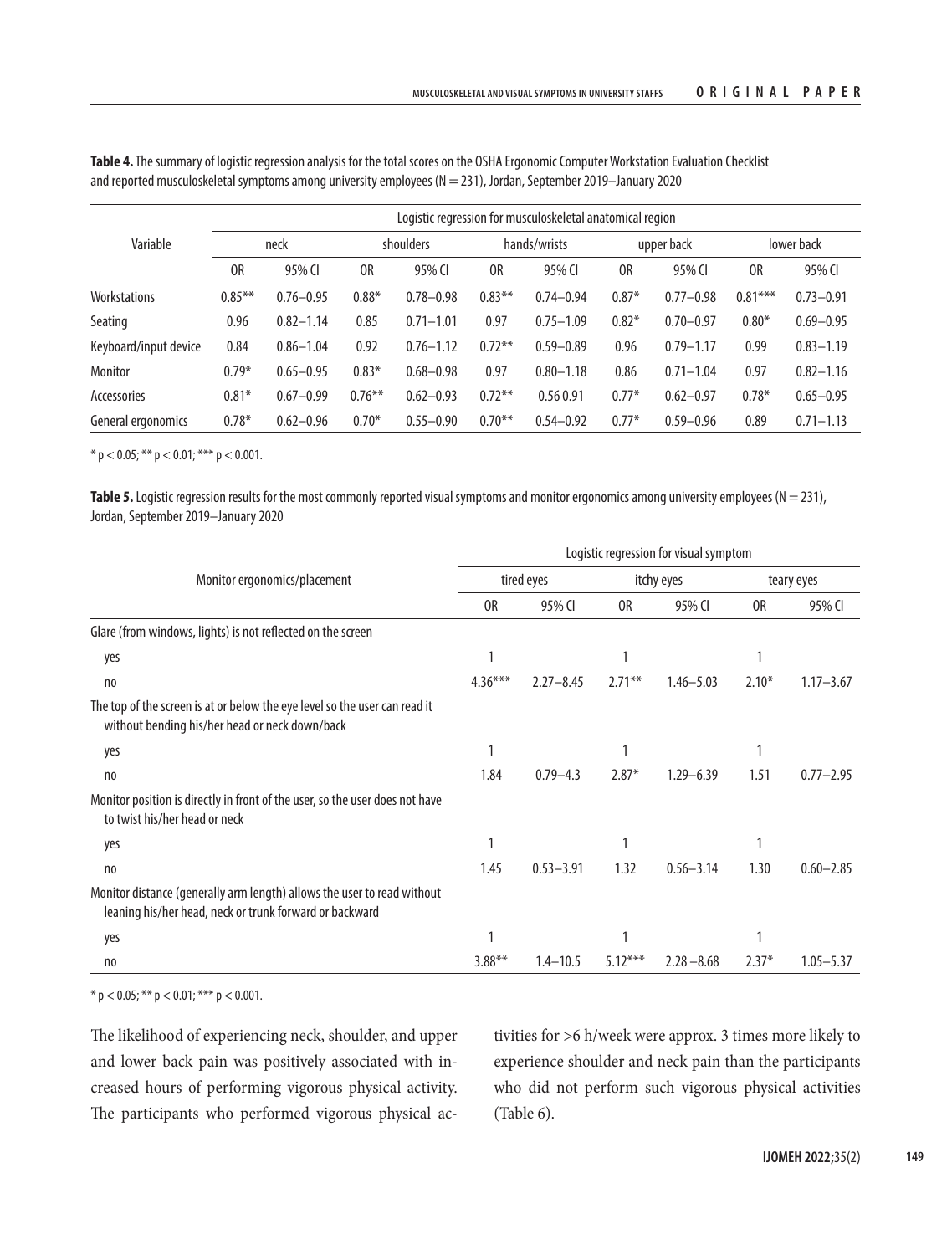| ¢<br>5<br>٦İ,                            |               |
|------------------------------------------|---------------|
| I                                        |               |
| ]<br>]<br>$\frac{1}{6}$                  |               |
| $\mathsf{I}$<br>ź                        |               |
| ;                                        |               |
| ļ<br>$\ddot{\phantom{a}}$                |               |
| j                                        |               |
| $\overline{\phantom{a}}$<br>1.00001<br>1 |               |
| 5                                        |               |
|                                          |               |
| à<br>Í                                   |               |
| Ó                                        |               |
|                                          |               |
| ţ<br>ı                                   |               |
| ļ                                        |               |
|                                          |               |
|                                          |               |
| $\ddot{\phantom{a}}$                     |               |
| i<br>j<br>ć                              |               |
| ţ                                        |               |
| ١<br>j                                   |               |
| ś                                        |               |
| į<br>١                                   |               |
|                                          |               |
| Ó<br>į                                   |               |
| i                                        |               |
| <br>ï                                    |               |
| <br>Ï                                    |               |
| Ś<br>Ì                                   |               |
| eqressiol                                |               |
| j                                        |               |
| i o ce i oli<br>١                        | $\frac{1}{2}$ |
| $\ddot{\phantom{0}}$                     | $\sim$        |
|                                          |               |
|                                          | l             |
| Ī                                        | í             |
|                                          | a ida         |
| ē<br>ī                                   |               |

|                                               |                        |                                |                      |               |                |                                   |                          | Logistic regression |                      |               |                            |               |                          |                |                      |               |
|-----------------------------------------------|------------------------|--------------------------------|----------------------|---------------|----------------|-----------------------------------|--------------------------|---------------------|----------------------|---------------|----------------------------|---------------|--------------------------|----------------|----------------------|---------------|
|                                               |                        |                                |                      |               |                | musculoskeletal anatomical region |                          |                     |                      |               |                            |               |                          | visual symptom |                      |               |
| Variable                                      |                        | neck                           |                      | shoulders     |                | hands/wrists                      |                          | upper back          |                      | lower back    |                            | tired eyes    |                          | itchy eyes     |                      | teary eyes    |
|                                               | $\widetilde{\epsilon}$ | 95% CI                         | $\widetilde{\sigma}$ | 95% CI        | $\epsilon$     | 95% CI                            | $\widetilde{\sigma}$     | 95% CI              | $\widetilde{\sigma}$ | 95% CI        | $\widetilde{\mathfrak{S}}$ | 95% CI        | $\widetilde{\sigma}$     | 95% CI         | $\widetilde{\sigma}$ | 95% CI        |
| Gender                                        |                        |                                |                      |               |                |                                   |                          |                     |                      |               |                            |               |                          |                |                      |               |
| female                                        |                        |                                |                      |               |                |                                   |                          |                     |                      |               |                            |               |                          |                |                      |               |
| male                                          |                        | $0.42***$ $0.08-0.38$ $0.37**$ |                      | $0.18 - 0.77$ | $0.35*$        | $0.15 - 0.79$                     | $0.32***$                | $0.15 - 0.68$       | $0.40*$              | $0.23 - 0.73$ | 0.63                       | $0.34 - 1.17$ | $0.45*$                  | $0.23 - 0.86$  | 0.76                 | $0.41 - 1.40$ |
| Job type                                      |                        |                                |                      |               |                |                                   |                          |                     |                      |               |                            |               |                          |                |                      |               |
| academic                                      |                        |                                |                      |               |                |                                   |                          |                     |                      |               |                            |               |                          |                |                      |               |
| administrative                                | $2.29*$                | $1.13 - 4.63$                  | 1.45                 | $0.76 - 2.78$ | 1.29           | $0.63 - 2.63$                     | $\ddot{ }$               | $0.74 - 3.10$       | $2.7*$               | $1.27 - 5.86$ | 1.21                       | $0.66 - 2.25$ | 1.26                     | $0.64 - 2.48$  | 1.58                 | $0.85 - 2.99$ |
| Age                                           |                        |                                |                      |               |                |                                   |                          |                     |                      |               |                            |               |                          |                |                      |               |
| $20-29$ years                                 |                        |                                |                      |               | $\overline{ }$ |                                   | $\overline{\phantom{0}}$ |                     |                      |               |                            |               | $\overline{\phantom{0}}$ |                |                      |               |
| $30-39$ years                                 | 1.63                   | $0.70 - 3.81$                  | 1.23                 | $0.54 - 2.77$ | $\ddot{5}$     | $0.77 - 4.81$                     | 1.16                     | $0.45 - 3.02$       | 1.12                 | $0.54 - 2.50$ | 1.10                       | $0.3 - 3.97$  | 1.17                     | $0.40 - 3.43$  | 1.35                 | $0.71 - 2.87$ |
| 40-49 years                                   | 1.95                   | $0.77 - 4.96$                  | 1.79                 | $0.74 - 4.34$ | 2.78           | $0.94 - 6.80$                     | 1.39                     | $0.60 - 3.25$       | 1.86                 | $0.80 - 3.56$ | 2.38                       | $0.77 - 5.38$ | 1.45                     | $0.52 - 3.78$  | $\overline{11}$      | $0.88 - 3.27$ |
| $50 - 59$ years                               | 5.68**                 | $1.75 - 8.52$                  | $4.88*$              | $1.63 - 8.67$ | 5.82*          | $1.75 - 9.35$                     | $3.58*$                  | $1.11 - 7.50$       | $4.34*$              | $2.01 - 9.09$ | $3.65*$                    | $1.41 - 7.68$ | $2.78**$                 | $1.8 - 7.73$   | $2.67*$              | $1.20 - 6.70$ |
| Employment duration                           |                        |                                |                      |               |                |                                   |                          |                     |                      |               |                            |               |                          |                |                      |               |
| $1 - 5$ years                                 |                        |                                |                      |               |                |                                   |                          |                     |                      |               |                            |               |                          |                |                      |               |
| $6 - 10$ years                                | 1.37                   | $0.56 - 3.34$                  | 0.99                 | $0.48 - 2.46$ | 0.67           | $0.51 - 1.61$                     | 0.44                     | $0.20 - 1.17$       | 0.92                 | $0.40 - 2.21$ | 0.61                       | $0.39 - 1.32$ | 0.86                     | $0.41 - 1.82$  | 0.80                 | $0.33 - 1.85$ |
| $11 - 15$ years                               | $2.09*$                | $1.06 - 4.10$                  | 1.21                 | $0.55 - 2.65$ | 1.83           | $0.77 - 4.34$                     | 1.36                     | $0.66 - 2.85$       | 0.82                 | $0.37 - 1.79$ | 1.22                       | $0.69 - 2.37$ | 1.63                     | $0.84 - 3.17$  | 131                  | $0.67 - 2.55$ |
| $\geq 16$ years                               | $3.2*$                 | $1.29 - 7.14$                  | $2.89*$              | $1.18 - 5.35$ | 2.86*          | $1.14 - 5.04$                     | *2.46                    | $1.03 - 5.86$       | $2.68*$              | $1.12 - 4.86$ | $2.77*$                    | $1.16 - 6.64$ | 2.96*                    | $1.12 - 5.83$  | 1.66                 | $0.71 - 3.86$ |
| related work pattern<br>Computer workstation- |                        |                                |                      |               |                |                                   |                          |                     |                      |               |                            |               |                          |                |                      |               |
| intermittent                                  |                        |                                |                      |               |                |                                   |                          |                     |                      |               |                            |               |                          |                |                      |               |
| continuous                                    | $2.32*$                | $1.16 - 4.61$                  | $2.34*$              | $1.13 - 4.84$ | $2.31*$        | $1.17 - 4.99$                     | 1.27                     | $0.59 - 2.74$       | 1.10                 | $0.5 - 2.24$  | 1.93*                      | $1.08 - 3.47$ | 1.37                     | $0.72 - 2.60$  | $2.3*$               | $1.11 - 4.76$ |
| Computer-related work                         |                        |                                |                      |               |                |                                   |                          |                     |                      |               |                            |               |                          |                |                      |               |
| in the office                                 |                        |                                |                      |               |                |                                   |                          |                     |                      |               |                            |               |                          |                |                      |               |
| $<$ 1 h/day                                   |                        |                                |                      |               |                |                                   |                          |                     |                      |               |                            |               |                          |                |                      |               |
| $1 - 2 h/day$                                 | 1.28                   | $0.3 - 5.06$                   | 1.10                 | $0.24 - 4.78$ | 1.10           | $0.4 - 3.97$                      | 1.15                     | $0.44 - 2.99$       | 1.21                 | $0.67 - 2.71$ | $\overline{11}$            | $0.40 - 3.34$ | 2.20                     | $0.84 - 7.09$  | $\Xi$                | $0.55 - 2.33$ |
| $3 - 5 h/day$                                 | 1.88                   | $0.51 - 6.90$                  | $1.18$               | $0.27 - 5.16$ | 2.38           | $0.77 - 7.38$                     | 1.29                     | $0.26 - 4.50$       | 2.79*                | $1.12 - 5.03$ | 1.45                       | $0.52 - 3.78$ | 2.44                     | $0.89 - 5.35$  | 1.58                 | $0.70 - 3.55$ |
| >5 h/day                                      | 4.39*                  | $1.24 - 7.74$                  | 1.60                 | $0.38 - 6.61$ | $3.65*$        | $1.14 - 9.68$                     | 3.08                     | $0.67 - 6.19$       | $5.6***$             | $1.76 - 9.16$ | $2.78*$                    | $1.8 - 5.37$  | $3.59***$                | $1.51 - 8.55$  | $3.53*$              | $1.27 - 6.88$ |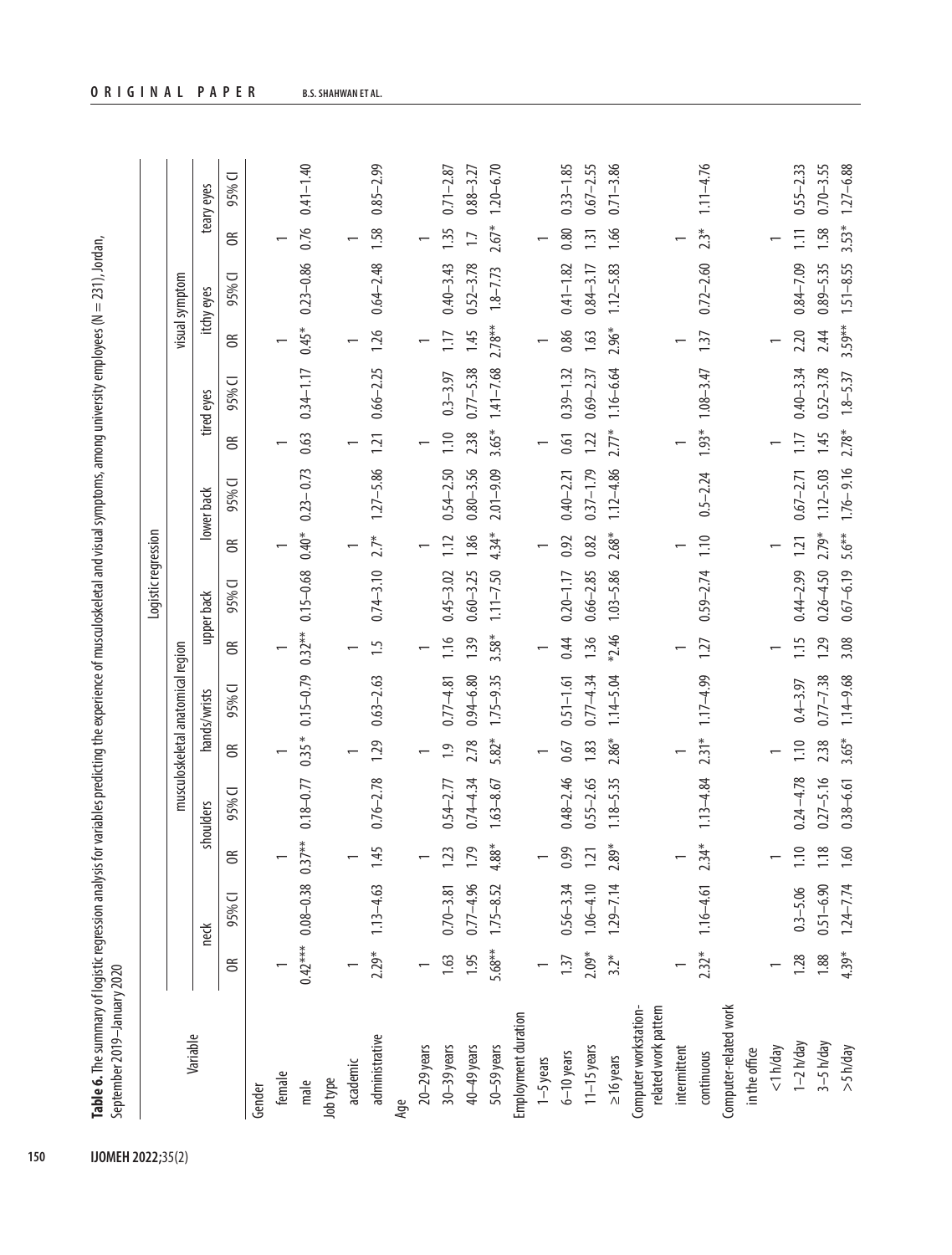| out of the office                                                                 |         |               |         |                          |         |                                         |                                                                                                                                  |                                             |  |                                      |               |
|-----------------------------------------------------------------------------------|---------|---------------|---------|--------------------------|---------|-----------------------------------------|----------------------------------------------------------------------------------------------------------------------------------|---------------------------------------------|--|--------------------------------------|---------------|
| $<$ 1 h/day                                                                       |         |               |         |                          |         |                                         |                                                                                                                                  |                                             |  |                                      |               |
| $1 - 3 h/day$                                                                     | 0.80    | $0.43 - 1.84$ | 1.39    |                          |         |                                         | $0.63-3.05$ $2.42*$ $1.21-6.29$ $1.43$ $0.69-2.98$ $2.49*$ $1.16-4.43$ $2.03*$ $1.17-4.66$ $1.59$ $0.81-3.14$ $1.42$ $0.66-3.05$ |                                             |  |                                      |               |
| >3 h/day                                                                          | $2.20*$ | $1.18 - 4.64$ | $2.37*$ | $1.13 - 4.46$            | $2.76*$ | $1.15 - 5.40$ 1.48                      |                                                                                                                                  | $0.72 - 3.03$ $2.63*$ $1.22 - 5.35$ $2.34*$ |  | $1.05-3.92$ $2.30*$ $1.20-4.44$ 1.49 | $0.68 - 3.25$ |
| week on performing<br>lours spent in a typical<br>vigorous physical<br>activities |         |               |         |                          |         |                                         |                                                                                                                                  |                                             |  |                                      |               |
| none                                                                              |         |               |         |                          |         |                                         |                                                                                                                                  |                                             |  |                                      |               |
| 1-3 h/week                                                                        | 0.67    | $0.4 - 1.61$  | 1.53    |                          |         | $0.76 - 3.06$ $0.51$ $0.20 - 1.36$ 1.39 | $0.7 - 2.77$ 1.28 $0.62 - 2.63$                                                                                                  |                                             |  |                                      |               |
| 4–6 h/week                                                                        | 1.83    | $0.77 - 4.34$ | $2.60*$ | $1.10 - 5.43$ 1.28       |         | $0.62 - 2.63$ 1.37                      | $0.60 - 3.13$ 2.03*                                                                                                              | $1.17 - 3.92$                               |  |                                      |               |
| >6 h/week                                                                         | $2.86*$ | $1.14 - 5.04$ |         | $3.28***$ 1.41-6.70 1.53 |         |                                         | $0.70-3.33$ $2.35*$ $1.05-5.27$ $2.34*$ $1.17-4.66$                                                                              |                                             |  |                                      |               |
|                                                                                   |         |               |         |                          |         |                                         |                                                                                                                                  |                                             |  |                                      |               |

 $\mathbf{S}$ 

 $*$  p  $<$  0.05;  $*$   $*$  p  $<$  0.01;  $*$   $*$  p  $<$  0.001. \*  $p < 0.05$ ; \*\*  $p < 0.01$ ; \*\*\*  $p < 0.001$ 

Visual symptoms

The results of logistic regression analysis indicate that the 7 predictors model (gender, job type, age, employ ment duration, work pattern, daily computer-related work hours [in/out of the office]) provides more statis tically significant improvement than the constant-only model ( $\chi^2$  = 116.29, df = 8, N = 231, p < 0.001). Table 6 suggests that female employees had 2 times higher odds of experiencing itchy eye symptoms. Likewise, an em ployee performing computer-related work for >5 h/day in the office was 3.5 times more likely to experience itchy and teary eyes, with the odds being as high as they were for an employee working for <1 h/day in front of a com puter. Likewise, the employees who had been working outside the office in front of a computer for  $1-3$  h/day were 2 times more likely to experience tired eyes than those who had been working for <1 h/day in front of a computer. Those employees who had been working for >3 h in front of a computer outside the office were 2 times more likely to experience itchy eyes than those who had been doing so for <1 h/day. Employment duration of ≥16 years was associated with higher odds of experi encing visual symptoms. Those employed for  $\geq 16$  years were approx. 3 times more likely to experience tired and itchy eyes than those who had employment duration of 1–5 years. However, a given job type had no statistically significant association with reported visual symptoms. Similarly, working for <5 h/day had no statistically sig nificant association with reported visual symptoms.

# **DISCUSSION**

This study employed observational and self-adminis tered questionnaire methods to describe ergonomic de ficiencies in the computer workstation, and to evaluate the prevalence of visual and MS symptoms experienced by university employees. Additionally, it investigated the association between the reported MS and visual symptoms, and predictor variables.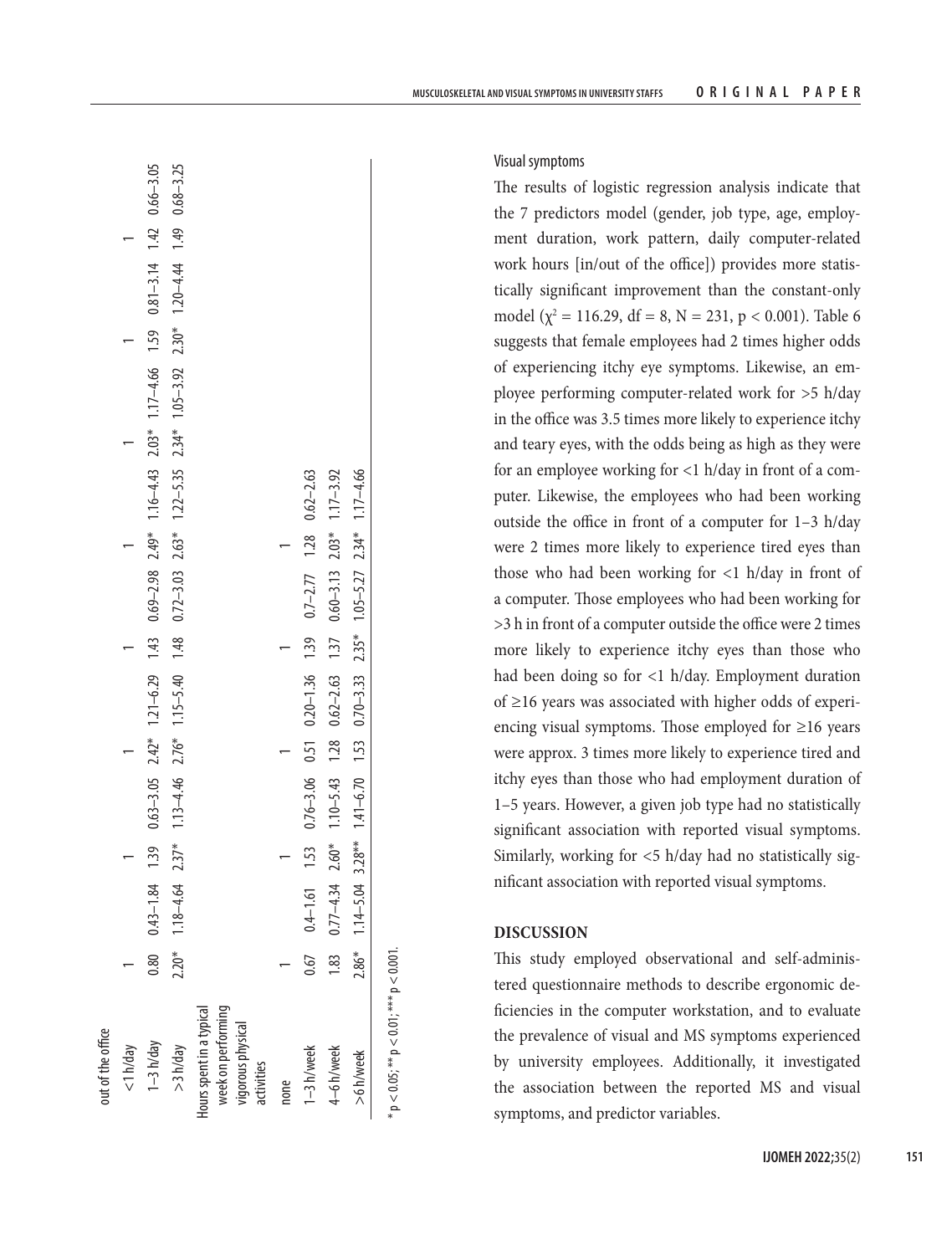Occupational health problems are continuously increasing as a result of the daily use of VDTs. An early identification of occupational health problems would be helpful to identify and reduce work-related risk factors and to provide early interventions when needed. Human wellbeing should be the main focus in working areas, and all other factors should be designed to help workers work effectively and safely [16].

Major deficiencies identified in this study were related to seating, working area, keyboard and input devices, general computer tasks, monitor, and working posture. Seating deficiency was more prevalent among academic employees than among administrative employees. The presence of such deficiencies indicates that regular office stations are inadequately designed to meet employees' physical and task needs. Serious ergonomic deficiencies in the computer design, layout, and usage were also previously reported [7]. The most documented deficiencies in computer workstations for administrative staff were related to the working area, which is not optimized for computer-related tasks. Likewise, thighs, legs, and feet had insufficient space, and employees needed much effort to access keyboards and input devices to accomplish required tasks. These findings could be attributed to the use of regular office tables for computer-related work, despite recommendations that necessitate the use of ergonomically-designed tables for computer workstations [17].

The results show that the reported percentages of MS symptoms experienced in the past 12 months were higher than those of the same symptoms in the past 7 days. Regarding the anatomical regions of MS symptoms, most symptoms were reported in the shoulders. This high prevalence of MS symptoms in the shoulders could be partly explained by the lack of ergonomically designed seating and an absence of document holders, which increase neck and back bending, and thus also muscle load. Similar results were previously reported in which the prevalence of neck, shoulders, and upper and lower back symptoms were higher among VDT employees [18].

The prevalence of upper and lower MS problems was higher among administrative employees, and was associated with their computer workstation-related work pattern and poor ergonomically designed chairs and tables. A continuous work pattern is described as longer periods of computer-related work. Whereas academic employees were less likely to experience lower back pain, administrative employees were 2.5 times more likely to have lower back pain. A possible explanation could be attributed to the nature of work and other work-related aspects that allow academic employees to take more postural breaks from computer-related work. Academic employees had some liberty to determine when various tasks had to be performed. In addition, administrative employees had higher percentages of ergonomic deficiencies in seating, in which case more than two-thirds of backrests could not support the lower back.

The results indicate that gender, age, job type, work pattern, employment duration, daily computer-related work hours (in/out of the office), and hours spent during a week on performing vigorous physical activity reliably predict the participants' experience of MS symptoms. Generally, women complain more of work-related MS problems than men, with an increase specifically in injuries related to the upper extremities and the neck [19]. Gender differences in control strategies used during task performance may explain the increased vulnerability to developing MS disorders, when performing repetitive work involving the upper extremities for sustained periods in occupational life [20].

Other variables acting as significant predictors of reported MS symptoms were job type, age, work pattern, and OSHA scores. These results suggest that administrative staff are 2 times more likely to have MS symptoms than academic staff, while controlling for other independent variables. Moreover, the employees who had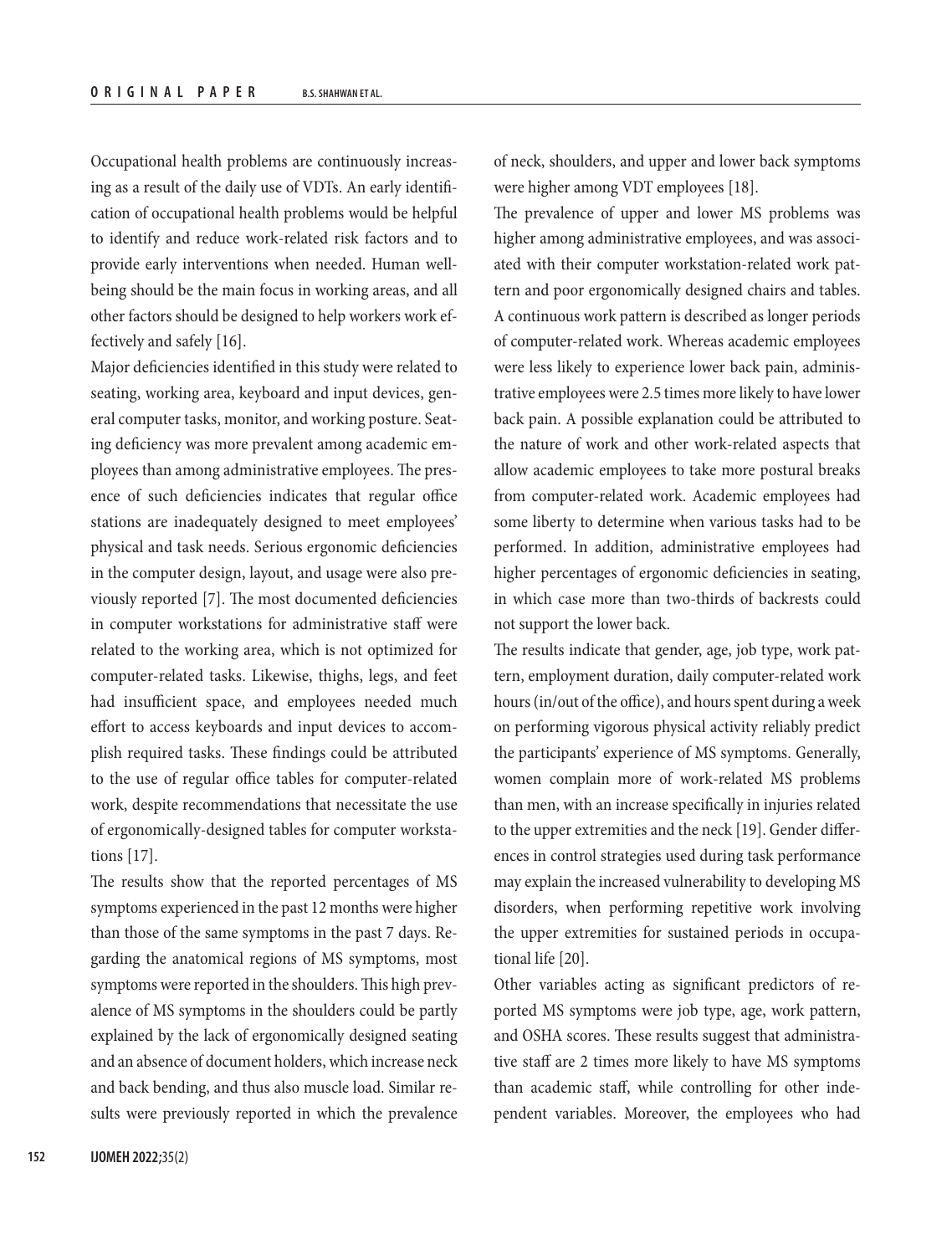a continuous computer workstation-related work pattern were 3.5 times more likely to report MS symptoms than the employees who worked intermittently. The continuity of work has been significantly associated with upper extremity MS symptoms [18]. With regard to age as a predictor of MS symptoms, results suggest that with increasing age, the likelihood of experiencing MS symptoms increases. Similarly, the youngest participants less frequently reported MS symptoms, especially pain in the shoulder, than their elderly counterparts [2]. Higher scores on different components of the OSHA Ergonomic Computer Workstation Evaluation Checklist seem to have a "protective" effect, and were strongly associated with various reported MS symptoms.

The association between daily work hours and reported MS symptoms was found to be statistically significant. These findings were similar to other study findings, in which a significant association was reported between the prevalence of MS symptoms in the wrists/hands and increased computer-related work hours [21].

A significant proportion of the participants involved in this study experienced visual symptoms, with tired eyes being the most frequently reported by the participants. Similar complaints were documented by computer users [22]. Double vision was reported as the least common visual symptom among the participants, which is consistent with the least frequent visual symptom reported in other studies among VTD users [12]. Experiencing eye and vision problems has been linked to reduced productivity at work [23], and negatively affects the quality of life of a computer user [24].

Independent variables, such as age, employment duration, work pattern, computer-related work hours (both in/out of the office), and monitor ergonomics with its orientation, and especially the presence of deficits in monitor distance or glare reflection on the screen, reliably predict the reported visual symptoms. In this study, aging was a significant predictor of tired, itchy, and teary eyes. However, in some studies, age was not associated with computer vision syndrome [25].

Working on a computer for  $\geq 5$  h in a continuous manner seems to increase the odds of having visual symptoms. This finding is consistent with that of previous studies in which mean daily computer usage and increased continuous screen time were found to be significantly correlated with the prevalence of computer vision syndrome [26]. The presence of bright lighting and glare in the working environment leads to eye strain and difficulty in seeing objects on computer screens [9]. This could explain the significant association, as was found in this study, between poor monitor design and the presence of glare on the screen, on the one hand, and the reported visual symptoms, on the other. Similarly, a previous study found that visual symptoms were attributed to average computer-related work hours per day, and visual problems were higher with increased light glaring in computer workstation areas [27]. However, job type was not associated with reported visual symptoms in this study.

Generally speaking, MS and visual health problems related to workstations are complex and multifactorial. The findings presented in this study can inform further studies with comparable outcomes in occupational health, addressing the issue of ergonomics in computer workstations. Future studies are needed to examine the causal relationship between MS and visual symptoms, and to assess different interventions for reducing the burden of these symptoms with concomitant evaluation of desired outcomes.

# **Limitations**

This study had some limitations. First, data were collected from a single institution; therefore, this could limit the generalizability of the findings drawn from this study to all university institutions. Multiple-site investigations are needed in the future to improve the external valid-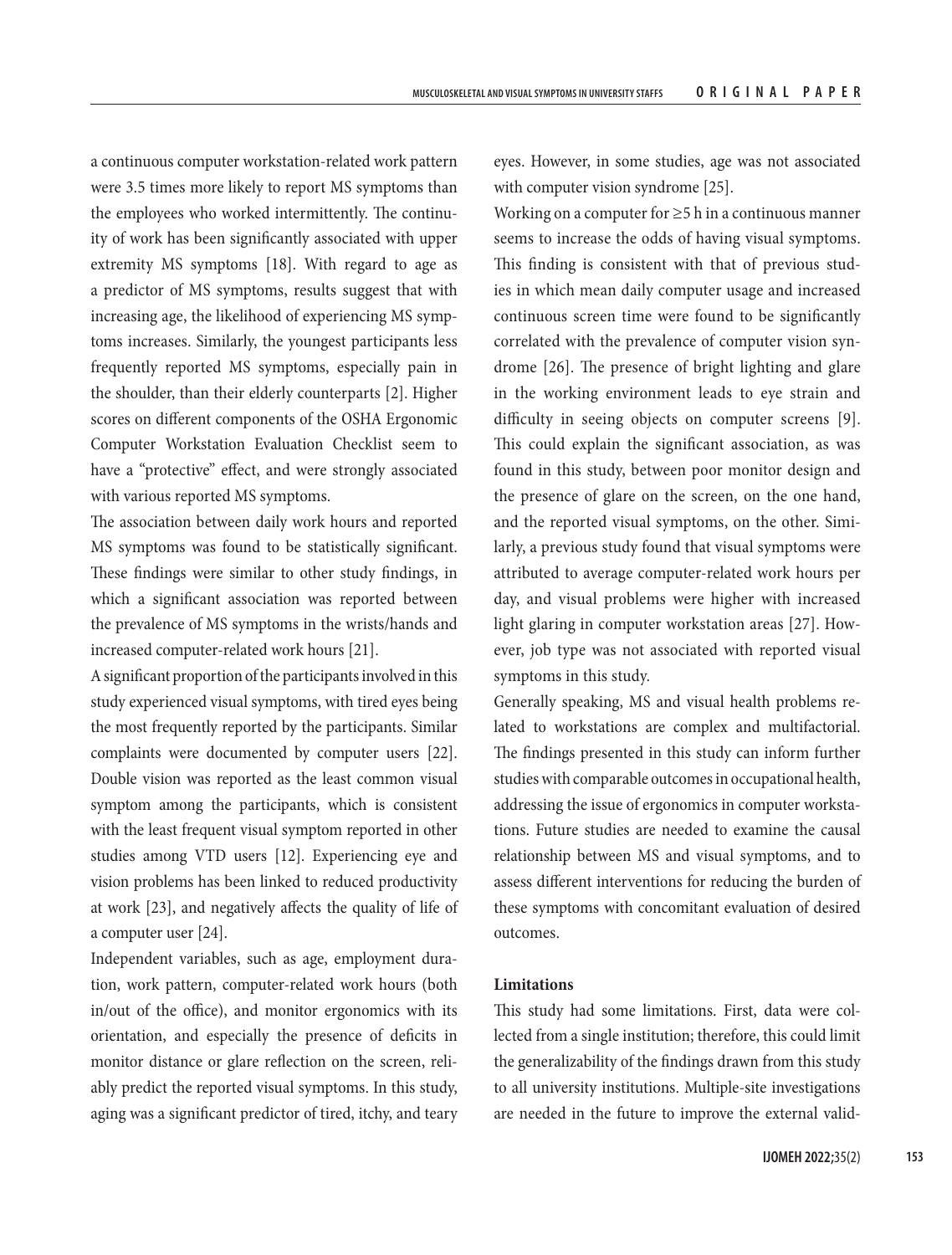ity and to increase the generalizability of research findings. Second, the use of self-administered questionnaires to report MS and visual symptoms was prone to certain biases, such as the recall bias and the responder bias, which could lead to over- or underestimation of the obtained responses.

#### **Implications**

Computer workstations should be designed on the basis of ergonomic standards and recommendations (e.g., OSHA computer workstation ergonomic standards). Ergonomic interventions should be implemented in the following 3 categories of activities: corrective ergonomics (correcting the past ergonomic issues), preventive ergonomics (working on present issues, e.g., design), and prospective ergonomics (anticipating future ergonomic needs) [28]. The development and implementation of work practices are needed to eliminate occupational hazards. Computer workstation users should be provided with information regarding good working practices to increase their awareness of ergonomic issues in computer workstations (e.g., healthy posture). Additionally, they need to be provided with sufficient training and motivation in the ergonomic layout of computer workstations (e.g., how to prevent window-screen light reflections).

A careful MS and eye examination should be conducted regularly for all employees working on computer workstations to ensure an early referral for treatment and to reduce the severity of symptoms. Preventive measures should be implemented in university workplaces. These include offering breaks from work to avoid sitting or staring at monitors for long hours. Reminders adopted to prevent long work durations without breaks could be helpful. Additionally, preventive measures need to be adequately applied to lessen the visual symptoms, particularly tired eyes, dry eyes, and itchy eyes. Performing eye muscle exercises and a frequent use of wetting eye drops are recommended [29].

## **CONCLUSIONS**

This study revealed that computer workstations have serious deficiencies in their design, layout, and usage. Unfortunately, the parameters of computer workstation ergonomics were unsatisfactory, especially those related to seating, chairs, working area, glare problems resulting from the reflection of light from computer screens, and a lack of document holders. The results revealed that a significant proportion of university employees, who work on computer workstations, experienced MS and visual symptoms.

In this study, several independent variables were significantly associated with reported MS and visual symptoms. Female gender, age, employment duration, computer-related work hours (in/out of the office), job type, work pattern, hours spent during a week on performing vigorous physical activity, and ergonomic deficiencies reliably predict the participant's experience of MS symptoms. Additionally, age, employment duration, work patterns, computer-related work hours, and the presence of deficits in monitor design or glare reflection on the screen were significantly associated with reported visual symptoms.

# **ACKNOWLEDGMENTS**

The authors would like to acknowledge the university employees who participated in this study.

#### **REFERENCES**

- 1. Kibria M, Rafiquzzaman M. Ergonomic computer workstation design for university teachers in bangladesh. Jordan J Mech Ind Eng. 2019;13(2):91–103.
- 2. Kaliniene G, Ustinaviciene R, Skemiene L, Vaiciulis V, Vasilavicius P. Associations between musculoskeletal pain and work-related factors among public service sector computer workers in Kaunas County, Lithuania. BMC Musculoskelet Disord. 2016;17(1):420, [https://doi.org/10.1186/s12891-016-](https://doi.org/10.1186/s12891-016-1281-7) [1281-7.](https://doi.org/10.1186/s12891-016-1281-7)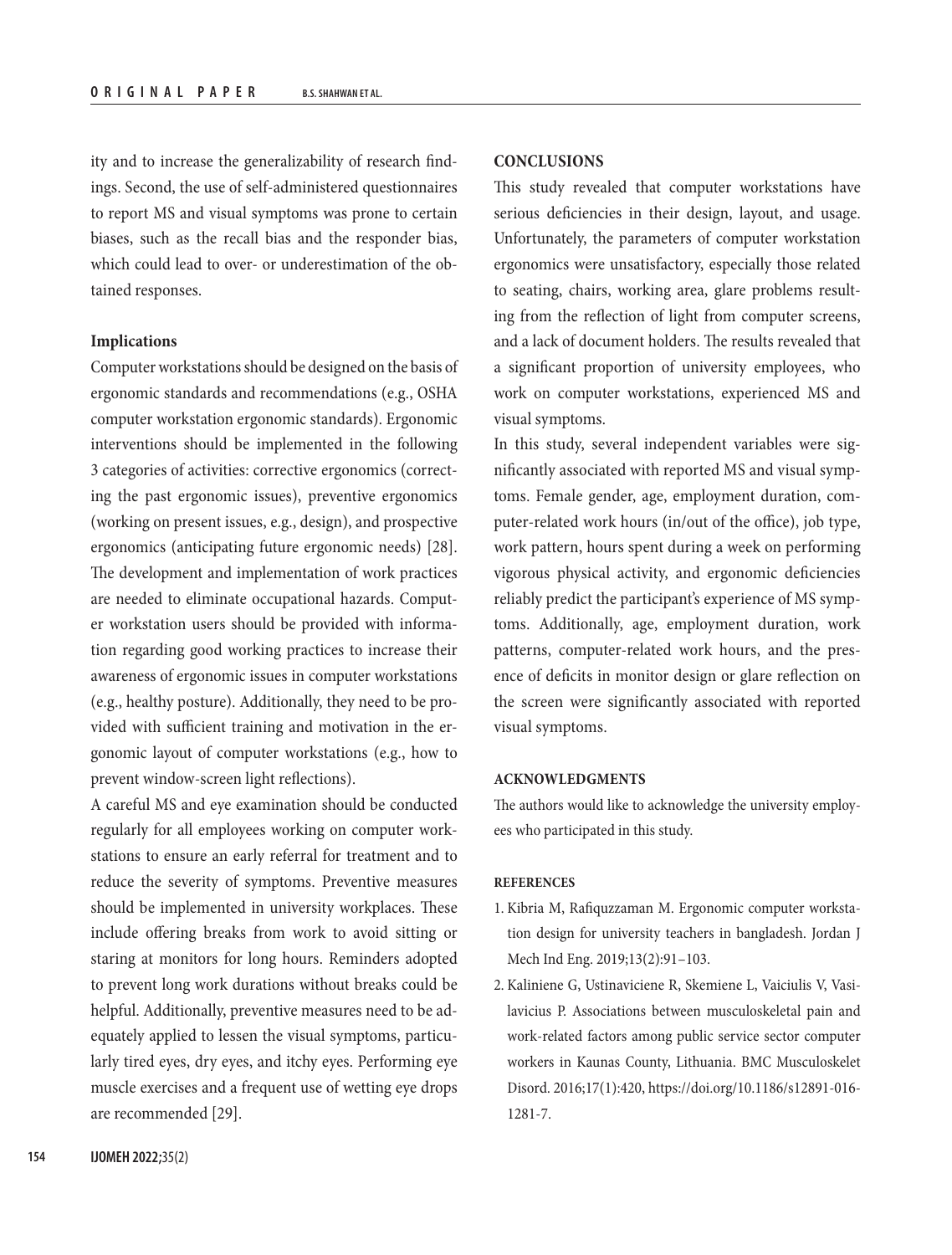- 3. Mikkelsen S, Funch Lassen C, Vilstrup I, Kryger A, Brandt L, Thomsen J, et al. Does computer use affect the incidence of distal arm pain? A one-year prospective study using objective measures of computer use. Int Arch Occup Environ Health. 2011;85:139–52, [https://doi.org/10.1007/s00420-](https://doi.org/10.1007/s00420-011-0648-1) [011-0648-1](https://doi.org/10.1007/s00420-011-0648-1).
- 4. Sharan D, Parijat P, Sasidharan AP, Ranganathan R, Mohandoss M, Jose J. Workstyle risk factors for work related musculoskeletal symptoms among computer professionals in India. J Occup Rehabil. 2011;21(4):520–5, [https://doi.org/](https://doi.org/10.1007/s10926-011-9294-4) [10.1007/s10926-011-9294-4](https://doi.org/10.1007/s10926-011-9294-4).
- 5. Griffiths KL, Mackey MG, Adamson BJ. Behavioral and psychophysiological responses to job demands and association with musculoskeletal symptoms in computer work. J Occup Rehabil. 2011;21(4):482–92, [https://doi.org/10.1007/s109](https://doi.org/10.1007/s10926-010-9263-3) [26-010-9263-3](https://doi.org/10.1007/s10926-010-9263-3).
- 6. Chowdhury N, Aghazadeh F, Amini M. Ergonomic assessment of working postures for the design of university computer workstations. Occup Ergon. 2017;13(S1):37–46, <https://doi.org/10.3233/OER-170252>.
- 7. Shikdar AA, Al-Kindi MA. Office ergonomics: Deficiencies in computer workstation design. Int J Occup Saf Ergon. 2007;13(2):215–23, [https://doi.org/10.1080/10803548.](https://doi.org/10.1080/10803548.2007.11076722) [2007.11076722.](https://doi.org/10.1080/10803548.2007.11076722)
- 8. American Optometric Association [Internet]. St. Louis: The Association; 2016 [cited 2019 Jul 17]. Most Americans experience digital eye strain from overexposure to computers according to survey. Available from: [https://www.aoa.](https://www.aoa.org/newsroom/most-americans-experience-digital-eye-strain-from-overexposure-to-computers-according-to-survey) [org/newsroom/most-americans-experience-digital-eye](https://www.aoa.org/newsroom/most-americans-experience-digital-eye-strain-from-overexposure-to-computers-according-to-survey)[strain-from-overexposure-to-computers-according-to](https://www.aoa.org/newsroom/most-americans-experience-digital-eye-strain-from-overexposure-to-computers-according-to-survey)[survey](https://www.aoa.org/newsroom/most-americans-experience-digital-eye-strain-from-overexposure-to-computers-according-to-survey).
- 9. Sheppard AL, Wolffsohn JS. Digital eye strain: Prevalence, measurement and amelioration. BMJ Open Ophthalmol. 2018;3(1):e000146, [https://doi.org/10.1136/bmjophth-2018-](https://doi.org/10.1136/bmjophth-2018-000146) [000146.](https://doi.org/10.1136/bmjophth-2018-000146)
- 10. Richter HO, Zetterlund C, Lundqvist LO. Eye-neck interactions triggered by visually deficient computer work. Work. 2011;39(1):67–78, [https://doi.org/10.3233/wor-2011-1152.](https://doi.org/10.3233/wor-2011-1152)
- 11. Crawford JO, Berkovic D, Erwin J, Copsey SM, Davis A, Giagloglou E, et al. Musculoskeletal health in the workplace. Best Pract Res Clin Rheumatol. 2020;34(5):101558, [https://](https://doi.org/10.1016/j.berh.2020.101558) [doi.org/10.1016/j.berh.2020.101558.](https://doi.org/10.1016/j.berh.2020.101558)
- 12. Shrestha G, Mohamed F, Shah D. Visual problems among video display terminal (VDT) users in Nepal J Optom. 2011;4: 56–62, [https://doi.org/10.1016/S1888-4296\(11\)70042-5](https://doi.org/10.1016/S1888-4296(11)70042-5).
- 13. Kuorinka I, Jonsson B, Kilbom A, Vinterberg H, Biering-Sørensen F, Andersson G, et al. Standardised Nordic questionnaires for the analysis of musculoskeletal symptoms. Appl Ergon. 1987;18(3):233–7, [https://doi.org/10.1016/00](https://doi.org/10.1016/0003-6870(87)90010-x) [03-6870\(87\)90010-x.](https://doi.org/10.1016/0003-6870(87)90010-x)
- 14. United States Department of Labor Occupational Safety and Health Administration (OSHA) [Internet]. Washington, DC: The Department; 2019 [cited 2019 Jul 16]. Computer workstations eTool. Available from: [https://www.osha.gov/](https://www.osha.gov/SLTC/etools/computerworkstations/index.html) [SLTC/etools/computerworkstations/index.html.](https://www.osha.gov/SLTC/etools/computerworkstations/index.html)
- 15. Kahraman T, Genç A, Göz E. The Nordic Musculoskeletal Questionnaire: cross-cultural adaptation into Turkish assessing its psychometric properties. Disabil Rehabil. 2016; 38(21): 2153–60, <https://doi.org/10.3109/09638288.2015.1114034>.
- 16. Schulte P, Vainio H. Well-being at work overview and perspective. Scand J Work Environ Health. 2010;36(5):422–9, <https://doi.org/10.5271/sjweh.3076>.
- 17. Woo EH, White P, Lai CW. Ergonomics standards and guidelines for computer workstation design and the impact on users' health – a review. Ergonomics. 2016;59(3):464–75, [https://doi.org/10.1080/00140139.2015.1076528.](https://doi.org/10.1080/00140139.2015.1076528)
- 18. Ardahan M, Simsek H. Analyzing musculoskeletal system discomforts and risk factors in computer-using office workers. Pak J Med Sci. 2016;32(6):1425–9, [https://doi.org/10.](https://doi.org/10.12669/pjms.326.11436) [12669/pjms.326.11436.](https://doi.org/10.12669/pjms.326.11436)
- 19. Nordander C, Hansson G-Å, Ohlsson K, Arvidsson I, Balogh I, Strömberg U, et al. Exposure–response relationships for work-related neck and shoulder musculoskeletal disorders – Analyses of pooled uniform data sets. Appl Ergon. 2016;55:70–84, [https://doi.org/10.1016/j.apergo.2016.](https://doi.org/10.1016/j.apergo.2016.01.010) [01.010](https://doi.org/10.1016/j.apergo.2016.01.010).